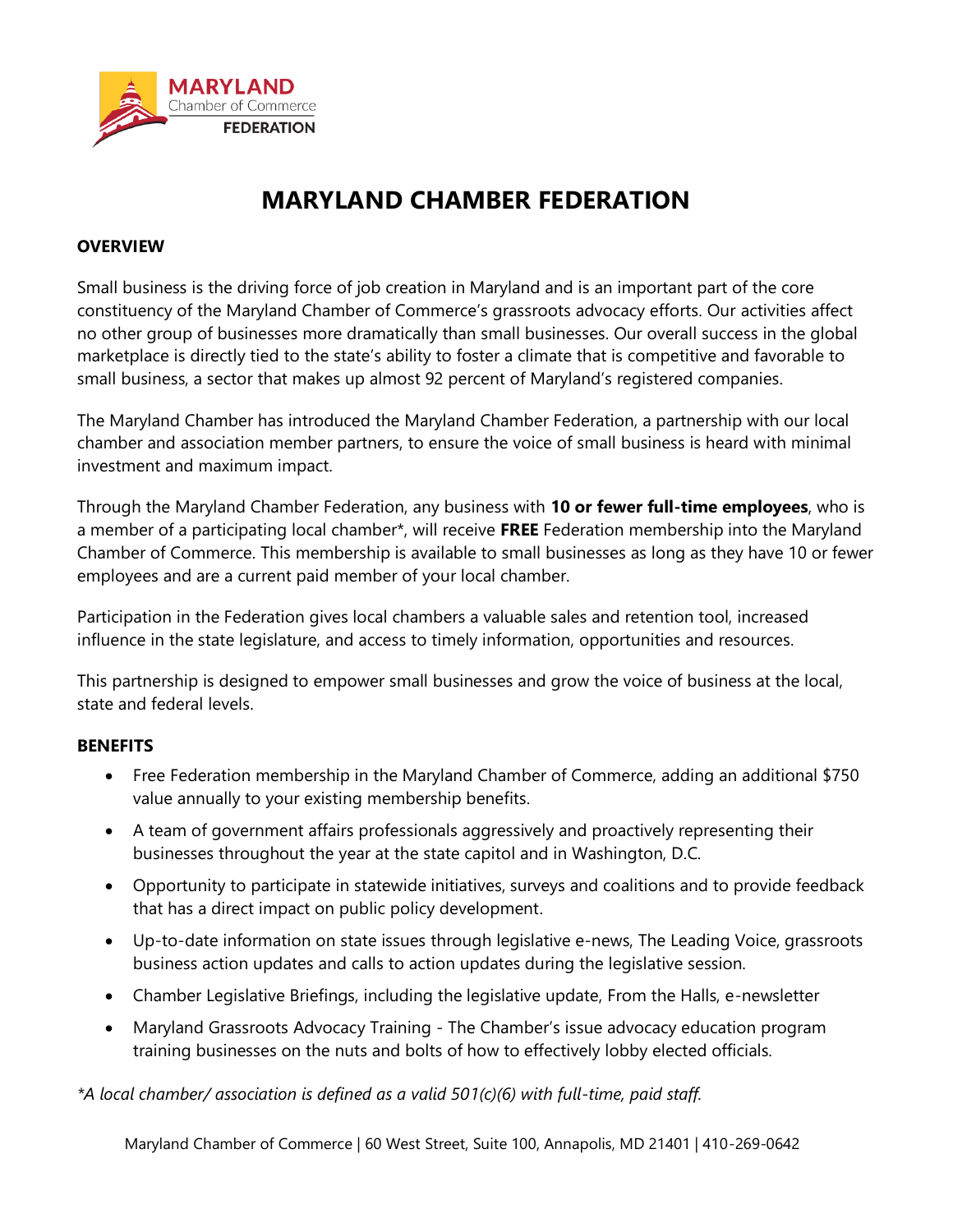

- Reduced member pricing for Maryland Chamber signature events.
- Participation in the Chamber's D.C. Roundup at the U.S. Capitol.
- Aggressive, proactive General Assembly representation aggregating Chamber / Association "Clout" to oppose initiatives harmful to business and supportive of job growth.
- Access to the members-only side of the Maryland Chamber website and member directory.

*Increased Influence in the state legislature through direct input and participation in the Maryland Chamber's legislative activities.*

- Invitations to the annual Grassroots Advocacy Workshop for executives, an opportunity to hear from key legislative leaders, provide input on issues affecting your community, review the Maryland Chamber's legislative priorities for the upcoming session and discuss the important role local chambers play in the process.
- Invitation to a post-session legislative briefing call designed to help your organization share the results of the session and the impact on business with your members.
- First consideration when identifying local partners for regional opportunities, studies and projects.

*Access to relevant and timely information, resources and opportunities.*

- Access to local chamber staff information center containing key legislative updates and calls to action, sharable content related to Maryland Chamber policy issues and marketing tools and templates to promote the Federation benefits to your members.
- Special event invitations, promotional opportunities and information on important statewide policy and competitiveness issues and events.

*Increased brand awareness among potential members statewide through promotion of your chamber or association in Maryland Chamber initiatives and communications.*

- Eligible for a rotating annual appointment on the Maryland Chamber's Legislative Committee (4).
- First consideration when identifying locations and partners for Maryland Chamber events, such as local chamber/ association hosts for regional wrap up events.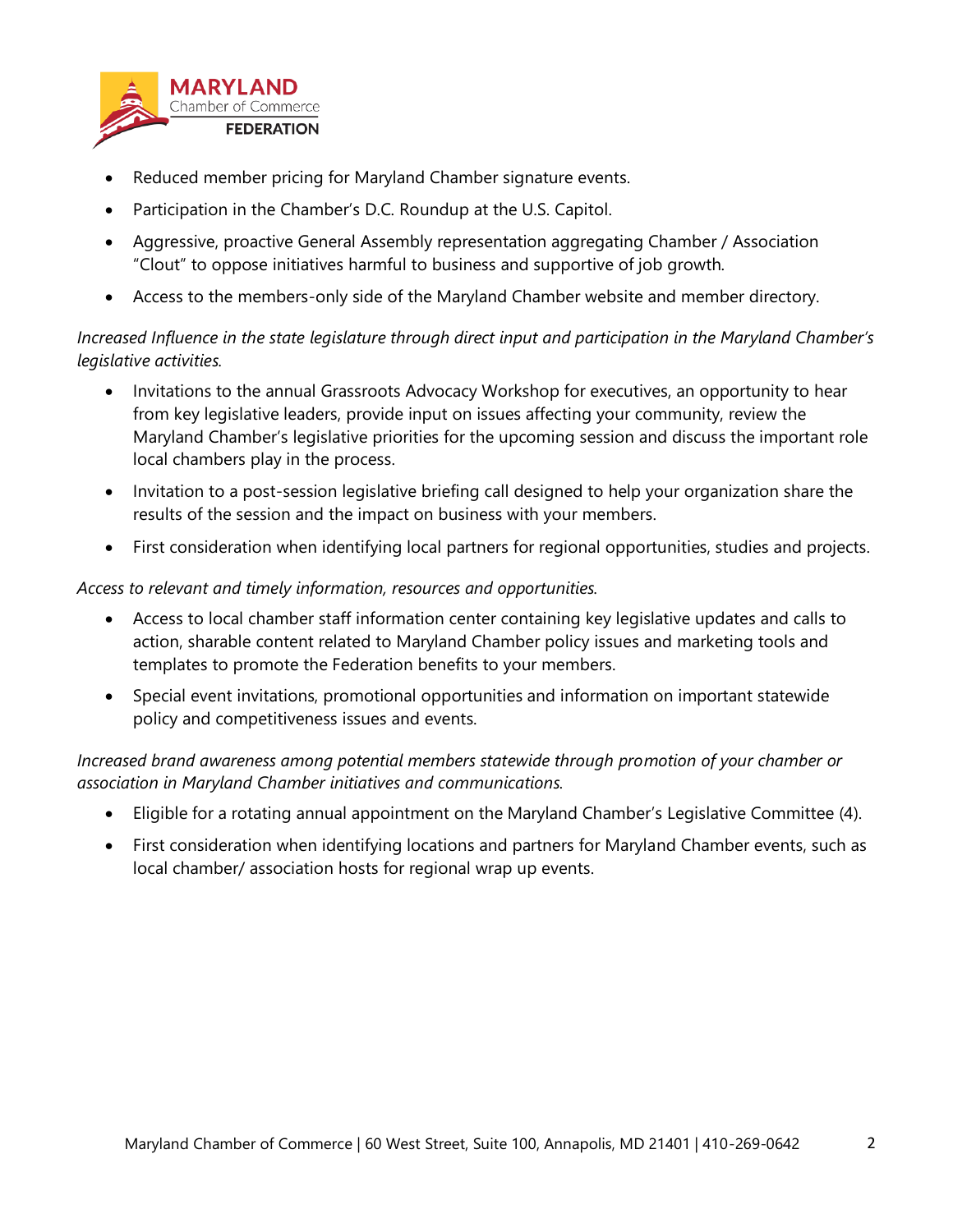

## **FREQUENTLY ASKED QUESITONS**

## **Which chambers/ associations are eligible to be a Federation Partner?**

Any local, county or regional chamber or association in Maryland who is an active, current dues paying investor in the Maryland Chamber and accepts, signs, and returns the Federation agreement.

## **What is the cost associated with being a Federation Partner?**

There is no cost to be a Federation partner, provided the local chamber is an investor in the Maryland Chamber. A chamber or association is defined as a valid  $501(c)(6)$  with full-time, paid staff.

#### **How does my chamber association become a Federation Partner?**

Sign and complete the agreement and partner information form and return it to Laura Gordon at [lgordon@mdchamber.org.](mailto:lgordon@mdchamber.org) Send your formatted Federation member list to Member Services Coordinator Nicole Seay at [nseay@mdchamber.org.](mailto:nseay@mdchamber.org)

#### **Why must I sign an agreement to be a Federation Member?**

The agreement allows for proper record keeping needed by the Maryland Chamber to accurately record which local chambers and associations have chosen to participate along with a traceable count of Federation members.

## **Who is eligible?**

Any Maryland business with 10 or fewer full-time employees that is a current dues paying member of a local chamber of commerce or association participating in the Federation. The business will only be a Federation member of the Maryland Chamber if they maintain their membership with the participating local chamber or association.

#### **Can my business members serve on Maryland Chamber committees?**

No. Only the lead paid staff member at the local chamber can serve on Maryland Chamber committees.

## **What if a Federation Member grows larger than 10 full-time employees?**

If a federation member grows to exceed 10 employees, then they would outgrow the Federation membership and should be removed from further lists sent to the Maryland Chamber. If they wish to continue receiving membership benefits, they can join the Maryland Chamber of Commerce as a regular dues paying investor.

#### **Will the Federation Members be prospected by the Maryland Chamber?**

Maryland Chamber of Commerce | 60 West Street, Suite 100, Annapolis, MD 21401 | 410-269-0642 3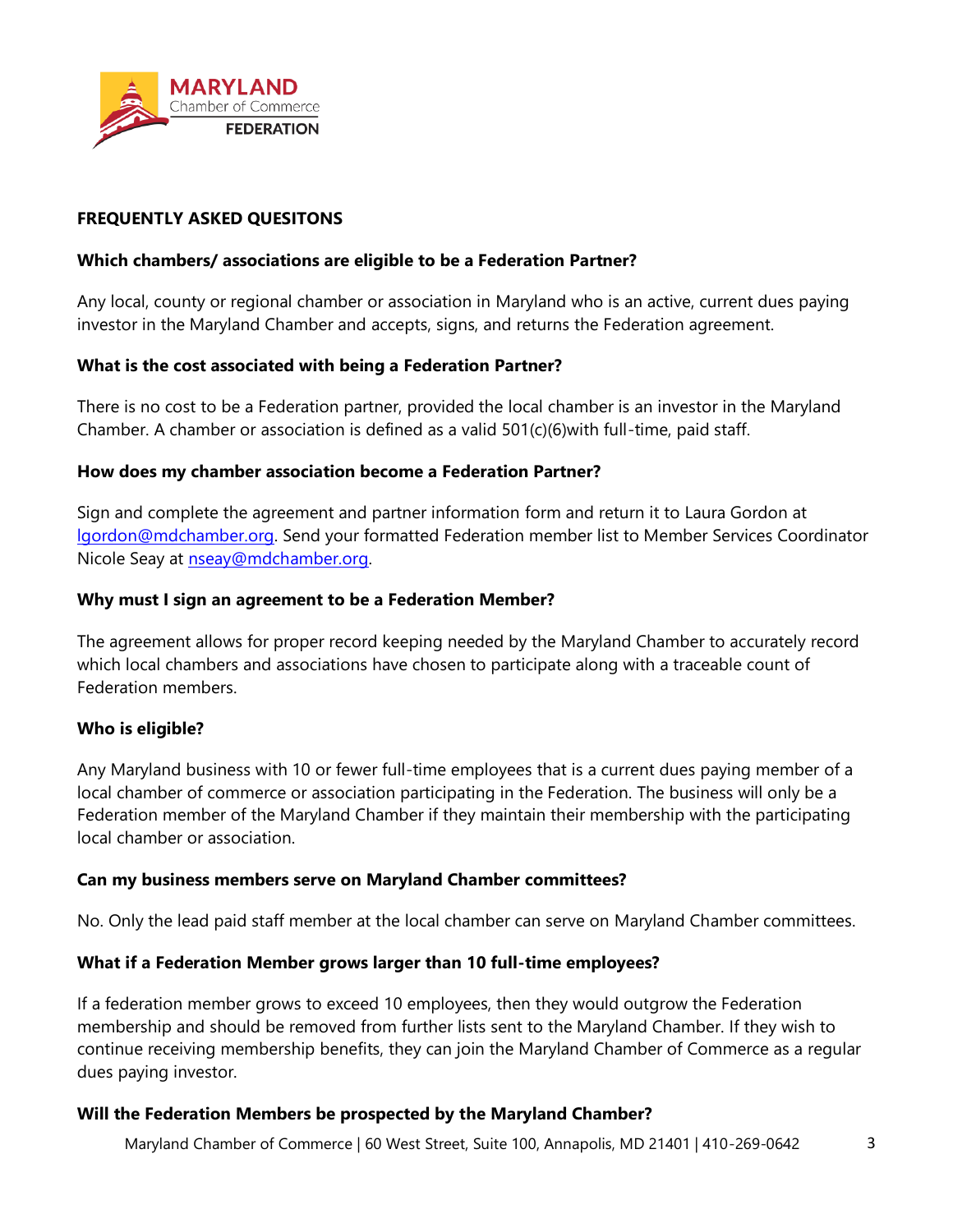

Federation member lists will not be used by Maryland Chamber staff as prospect lists. Investment opportunities in the Maryland Chamber will only be shared by the request of the Federation member.

# **What is the policy on protecting member information?**

The information collected is stored securely and is never sold or distributed to third-parties by the Maryland Chamber of Commerce.

# **What is your opt-out policy?**

Each email that is sent out from the Maryland Chamber has an unsubscribe/opt-out feature, which when clicked on, will remove the individual from future emails. Federation members may also opt-out of any and all contact lists at any time by contacting the Maryland Chamber directly.

# **How will you manage the Federation information?**

The Maryland Chamber has built two different communication options into this program from which local, county and regional chambers can choose:

- Direct to Member (preferred): The Maryland Chamber is responsible for sending communications to the Federation members.
- Direct to Local Chamber/ Association: The local chamber or association will be responsible for forwarding Maryland Chamber Federation communications received from the Maryland Chamber to Federation members. The local chamber or association agrees that time-sensitive information and materials will be passed along to members in time for prescribed action to be taken.

# **Can I control which information the Federation Members from my organization receive?**

If you choose option two above, Direct to Local Chamber/ Association, you have the ability to review and make decisions on information before forwarding along to your small business members.

# **How often will you be sending out information to the Federation members?**

The Maryland Chamber is sensitive to the amount of information that will be sent to Federation members and understands this will be in addition to information they receive from their local chamber or association. As with any communication schedule, this is subject to change, but routine communication would consist of the following:

- Weekly Legislative Update email during the legislative session January to April.
- Communication highlighting upcoming policy events and programs.
- As needed: Legislative "Call to Action" emails, policy workshop invitations and surveys.